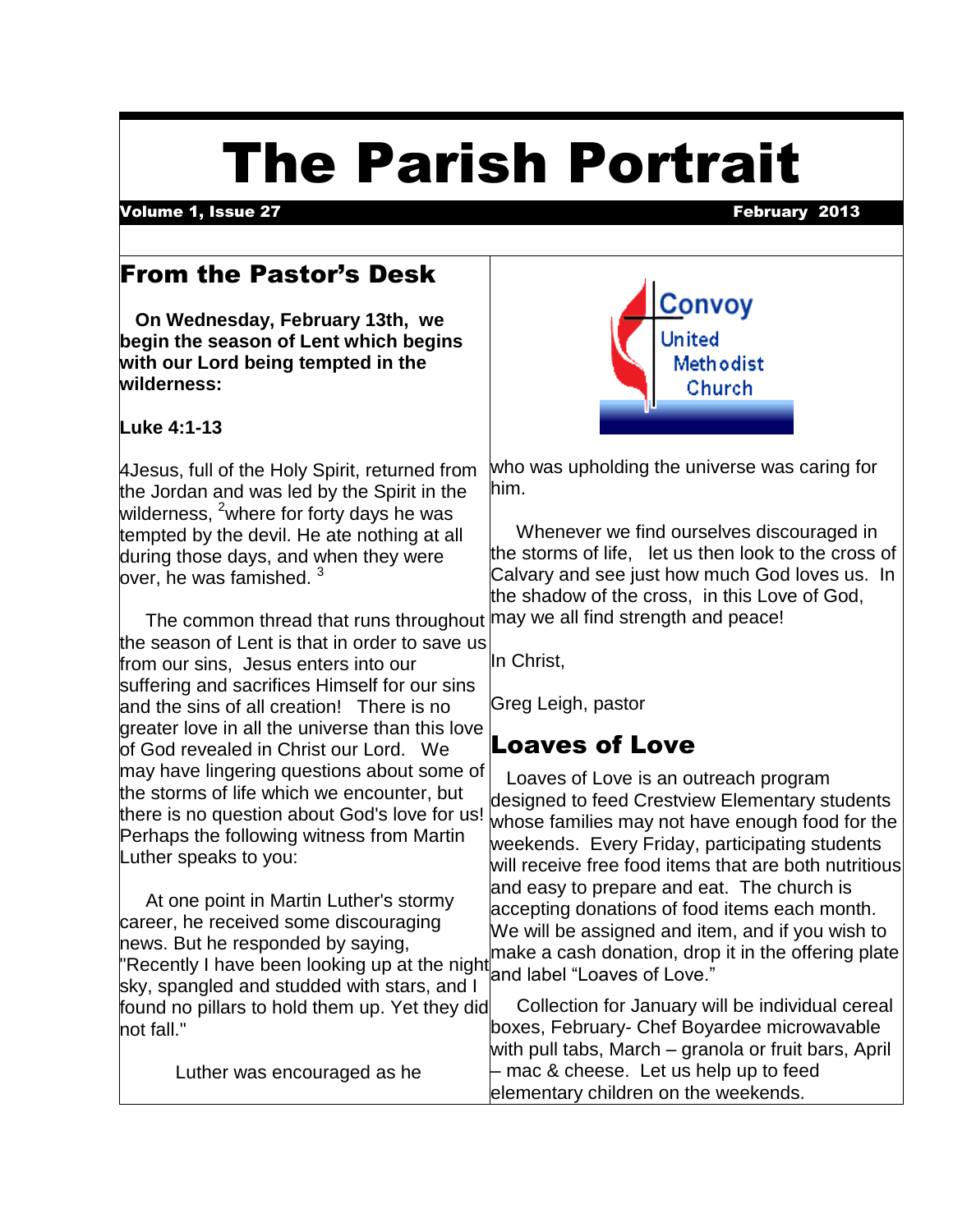#### reminded himself that the same unseen God **Mission Team Trip**

## Valentines Dinner

Mark your calendar for February 10<sup>th</sup> to attend our annual Valentine Dinner from 11:30am-12:45pm featuring either roast beef or chicken breast, choice of potato, vegetable, salad, dessert and drink for a FREE WILL OFFERING. We want everyone to attend even if you feel you are not financially able as this is a great example of the church mission work at home. We are prayerful all will be able to attend.

 A sign-up sheet is on the bulletin board for donations of any kind of dessert or salad. Proceeds will go towards the mission trip.

#### United Methodist Women

the church social room. All ladies of the the church family and friends are welcome to share in a night with the girls. There will be a program, a little snack and lots of fellowship. The United Methodist Women are continuing to collect "Our Family Labels" from Pick-n-Save through July of 2013.

 Please remember to save the labels and drop in the basket provided on the coat racks. Planning a "Girls Night Out" for April  $12<sup>th</sup>$  at the Edgewood Park Community Building for shopping with local entrepreneurs, appetizers, a light dinner and socializing. Mark your calendars and tell your friends. Convoy Community Garage Sales in May, the UMW will have items to sell and offer lunch. Begin collecting items for our sale. The UMW offers catering services for receptions, class reunions, birthdays, anniversaries, wedding receptions, organizations etc. Brochures with meal options and pricing are available by contacting Lynn Johnson. You may get

 The mission committee is planning its spring mission trip for early March. The trip will take place either the week of March 2, 2013. They are heading to Biloxi Mississippi. They are always looking for additional volunteers. They realize it s a sacrifice to give of your time, but everyone who has gone in the past feels the sacrifice was worth the reward. If you would like more information about the trip contact mission chair, Dick Miller at 419-749-2513.

 Your pickle jar offerings and gifts continue to support those in need in our local community. The pickle jar offering for the victims of Hurricane Sandy was almost \$600. Thank you!

#### Convoy Fire & EMS 34th All You Can Eat Pancake Day

UMW will be held February 6th at 7pm in holding their  $34<sup>th</sup>$  annual all you can eat pancake The Convoy Fire & EMS Department will be day on Saturday, February 2<sup>nd</sup>. The fire department will serve whole hog sausage and pancakes from 6am-2pm at the Convoy Fire Station at 117 Franklin St.

> All you can eat breakfast for Adults is \$6.00 and children 4-11 are \$3.00, Kids under 3 eat free. Come out and support your local fire department showing your appreciation for a ll they do for the community. Bulk pork sausage and packaged ribs will be for sale at the door. All proceeds will help to defer the costs of the new grass truck that is now in service.

> A bake sale will also be held at the fire station. Donations will be accepted on Friday, February 1<sup>st</sup> and Saturday, February 2<sup>nd</sup>. If there are any questions you can contact Dale Ball 419-749- 2908 or Gary Kreischer 419-203-1562. For the bake sale you can contact Cristy Balliet at 419- 749-0000.

#### Congratulations

Congrats to Bruce, Christi and Lilly on the new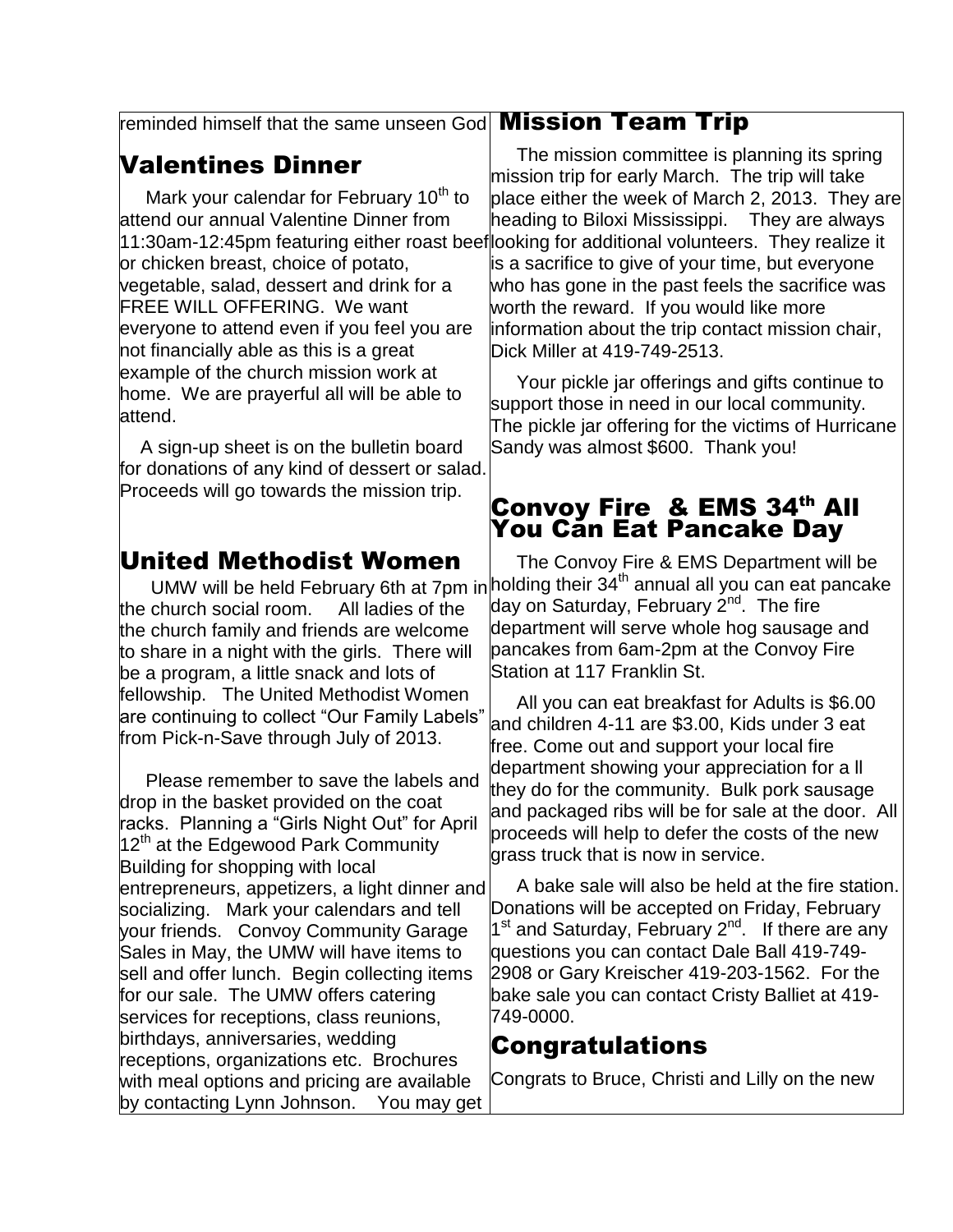your 2013 pledges to Vicki Saylor, Treasurer. Calendar of Events

| Joyful Noises                    | Wednesday 3-4:30pm                                                     |
|----------------------------------|------------------------------------------------------------------------|
| <b>Adult Choir Practice</b>      | Wednesdays 6:30pm                                                      |
| <b>UMW Meet</b>                  | <b>Wednesday December</b><br>5 <sup>th</sup> at 7pm                    |
| Administrative Board             | Thursday February<br>28th at 7:00pm                                    |
| <b>Trustees</b>                  | Wednesday February<br>$20th$ at 7:00pm                                 |
| Lions Club Meetings              | 2nd Monday monthly                                                     |
| Convoy Fire & EMS<br>Pancake Day | February 2 <sup>nd</sup> 6am-2pm                                       |
| "Souper" Bowl Sunday             | February 3 <sup>rd</sup> . Bring in<br>can soup for the food<br>pantry |
| <b>Valentine Dinner</b>          | February 10th 11:30am-<br>12:45pm                                      |
| Ash Wednesday                    | February 13 <sup>th</sup> , 6pm-<br>7pm Meditation in the<br>Sanctuary |
| Good Friday                      | <b>TBA</b>                                                             |
| <b>Community Service</b>         |                                                                        |
| <b>Easter Service</b>            | Sunday March 31 <sup>st</sup> 7am<br>and $9:30$ am                     |

#### Stop & Drop

 Stop and drop your aluminum pop tabs in the collection jars in the vestibule. The tabs will be given to Cyler Miller for his donation to the Ronald McDonald House.

 Thanks you to Margaret Miller and her gang for the very beautiful "Hanging of the Greens" worship service.

Thank you to Laura Leigh, Delta Dingus, Julie Fegley, Jean Leary and the Joyful Noises for the Christmas Pageant. Thank you to Shelly Bolenbaugh and crew for polishing the sanctuary for the holiday season.

addition to their family.!! Enjoy!!

# Prayer Concerns

Gloria Ringwald, Missy Henry and Baby, Dion Bower, Cathy McClure, Chloe Miller, Glenn Gehres, Wilmer Bowers, Paul & Dottie Morehead, Dean McOmber, Troy Hammond, Madison Ringwald, Dick Burden, Care Placke, Madalyn Emerick, Deb Casterline, Dwight Smith, Helen Anderson, Annabelle Miller, June Burns, Rosalee Burns, Don Dawson, Dale & Dorothy Gleckler, Delores Harris, Randy LaPage, Annabelle Clevenger, The Family of Sandra Dealey

**Vancrest/Convoy**: Romaine Feasby, Esten Fortney

**Hearth & Home:** Jim Ryan

**Georgetown Place:** (Fort Wayne) Dean **Branstrator** 

**Elmcrest of Lima:** Nell Rice

**Laurels of Rockford:** Jim and Jean Thomas

**Lutheran Healthcare:** Delores Harris

*"Now the purpose of this commandment is love, from a pre heart, from a good conscience and from sincere faith."*

*I Timothy 1:5 KJV*

#### Flower Calendar

 The flower calendar for 2013 is up on the bulletin board at the edge of the sanctuary. Cost is \$26 per Sunday. Thanks!

#### Returned Parish Portraits

 The portraits below were returned last month not deliverable. If you know a current address for these members, please let us know so that we will be able to get the monthly newsletters out to them. You can write the address on the note pad in the gold basket in the vestibule or e-mail [klpp1985@gmail.com](mailto:klpp1985@gmail.com)